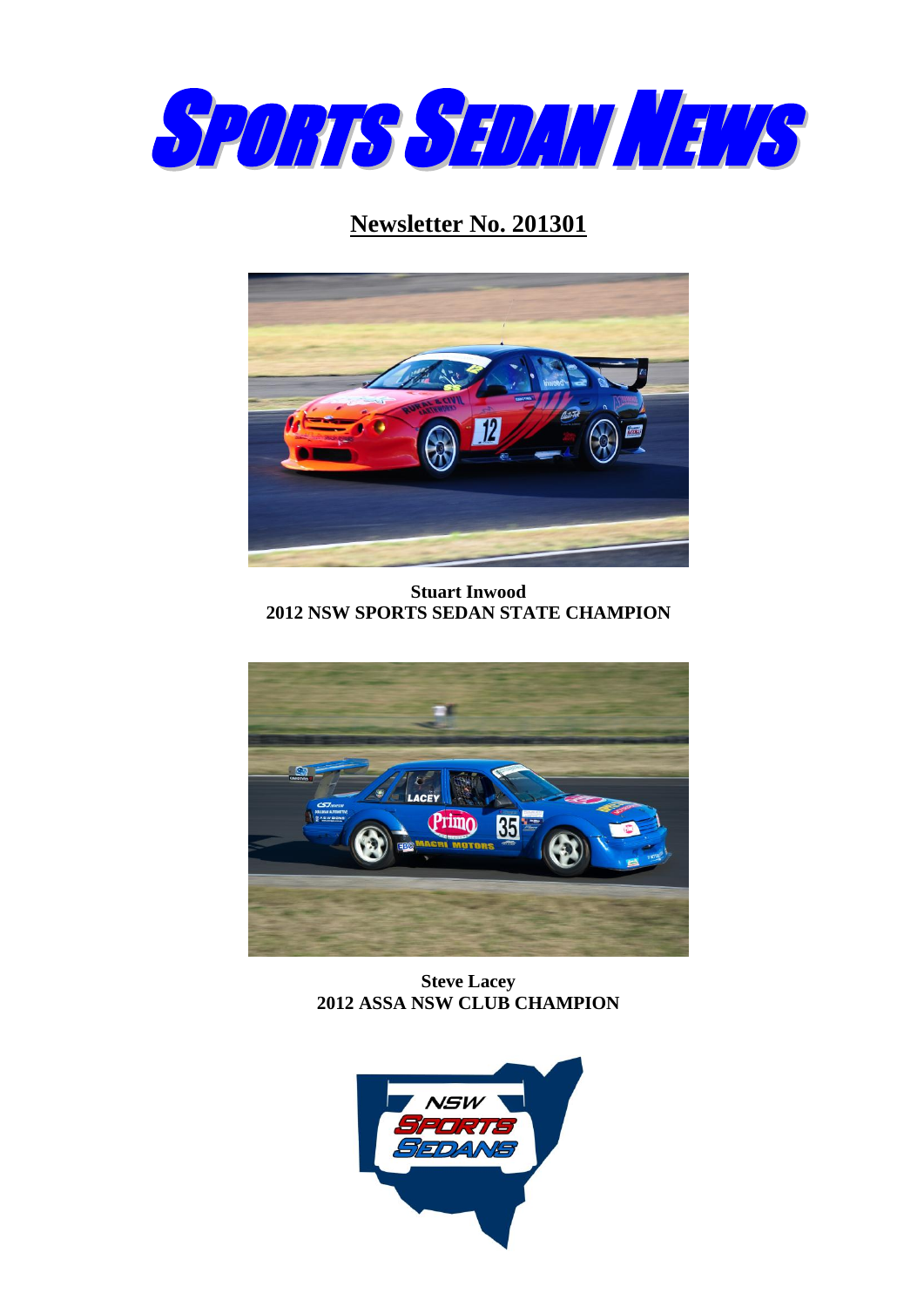## **In This Newsletter**

|           | <b>Your Committee</b>                        | Page 2  |
|-----------|----------------------------------------------|---------|
| $\bullet$ | <b>Club Meeting Venue</b>                    | Page 2  |
| $\bullet$ | <b>ASSA Calendar of Events for 2013</b>      | Page 3  |
| $\bullet$ | <b>New Major Sponsor Details</b>             | Page 4  |
| $\bullet$ | 2013 Round Dates                             | Page 6  |
| $\bullet$ | <b>Series Sponsor and Windscreen Banners</b> | Page 6  |
|           | <b>Classes/Divisions for 2013</b>            | Page 7  |
| $\bullet$ | <b>Point Scoring</b>                         | Page 7  |
| $\bullet$ | <b>Division 3 Sponsorship</b>                | Page 8  |
| $\bullet$ | 2013 Committee Roles & Responsibilities      | Page 9  |
| $\bullet$ | <b>Round Sponsorship</b>                     | Page 12 |
|           | <b>Classifieds</b>                           | Page 13 |

# **Your Committee**

#### **The ASSA NSW committee for 2013 is:**

| President      | Andrew McKellar<br>Emails/Mailouts/Newsletter<br><b>Assist Publicity Officer</b><br>$\bullet$                                               | 0430 717 622                                                    | toymax@sportsedan.com.au       |
|----------------|---------------------------------------------------------------------------------------------------------------------------------------------|-----------------------------------------------------------------|--------------------------------|
| Vice President | Chris Jackson<br><b>MRAP</b> Delegate<br>$\bullet$                                                                                          | 0409 209 480                                                    | jacksonc@internode.on.net      |
| Secretary      | Mick Johnson                                                                                                                                | 0433 155 188                                                    | mick@mickjohnson.com.au        |
| Treasurer      | <b>Anthony Macready</b>                                                                                                                     | 0421 010 380                                                    | anthony@agmengineering.com.au  |
| Committee      | Erik Gattermeier<br>Membership Officer<br>$\bullet$<br>$\bullet$                                                                            | 0408 296 501<br><b>NSW State/Club Competitor Liaison</b>        | info@bavariacars.com.au        |
| Committee      | Rod McKellar<br><b>Publicity Officer</b><br>$\bullet$                                                                                       | 0432 436 781                                                    | mckrod069@optusnet.com.au      |
| Committee      | Geoffory Whittaker<br><b>National Series Liaison</b><br>$\bullet$                                                                           | 0424 532 735                                                    | redsracing@bigpond.com         |
| Committee      | Sean Sullivan<br><b>Official Point Scorer</b><br>$\bullet$<br>Website Design & Maintenance<br>$\bullet$<br><b>Club Apparel</b><br>$\bullet$ | 0419 851 085                                                    | sean@sullivanmotorsport.com.au |
| Committee      | <b>Nick Smith</b><br><b>Interstate Liaison</b><br>$\bullet$                                                                                 | 0404 842 704<br><b>Assist NSW State/Club Competitor Liaison</b> | mr_boost_45psi@hotmail.com     |

#### **Club Meetings are held at:**

O'Donoghue's Irish Pub (Upstairs function room) 99 Great Western Highway, Emu Plains, NSW, 2750

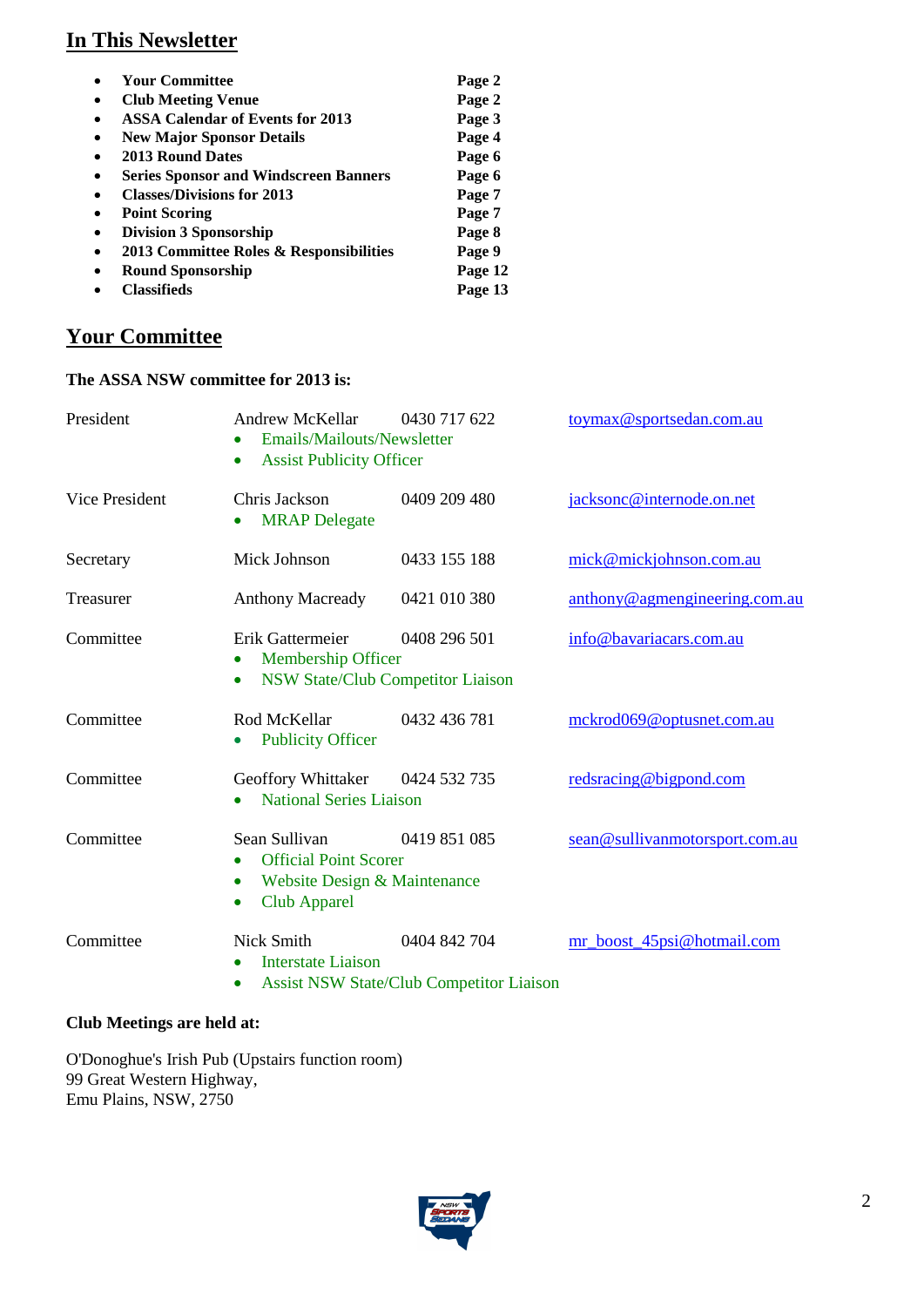#### **ASSA (NSW) CALENDAR OF EVENTS 2013**

- \*\*\* No Committee Meeting for 1<sup>st</sup> Tuesday in January or February \*\*\*
- Tuesday  $29^{th}$  January Committee Meeting
- 8<sup>th</sup>/9<sup>th</sup> February **Support Category, 12-Hour Event, Bathurst**
- **Tuesday 5<sup>th</sup> March Committee Meeting, General Meeting**
- Tuesday  $2^{nd}$  April Committee Meeting
- 27th/28th April **NSW Round 1** Wakefield Park
- Tuesday 7th May Committee Meeting, **General Meeting**
- Tuesday  $4<sup>th</sup>$  June Committee Meeting
- 22nd/23rd June **NSW Round 2** Sydney Motorsport Park
- Tuesday  $2^{nd}$  July Committee Meeting
- **Tuesday 6<sup>th</sup> August Committee Meeting, General Meeting**
- $10^{th}/11^{th}$  August **NSW Round 3** Wakefield Park
- Tuesday  $3<sup>rd</sup>$  September Committee Meeting
- 21st/22nd September **NSW Round 4** Sydney Motorsport Park
- Tuesday  $1<sup>st</sup> October Committee Meeting$
- Wednesday  $6^{th}$  November Committee Meeting \*\*\* Wednesday this month only\*\*\*
- 9<sup>th</sup>/10<sup>th</sup> November **NSW Round 5** Sydney Motorsport Park
- Friday 29<sup>th</sup> November **Presentation Night**
- **Tuesday 3<sup>rd</sup> December Committee Meeting, Annual General Meeting**

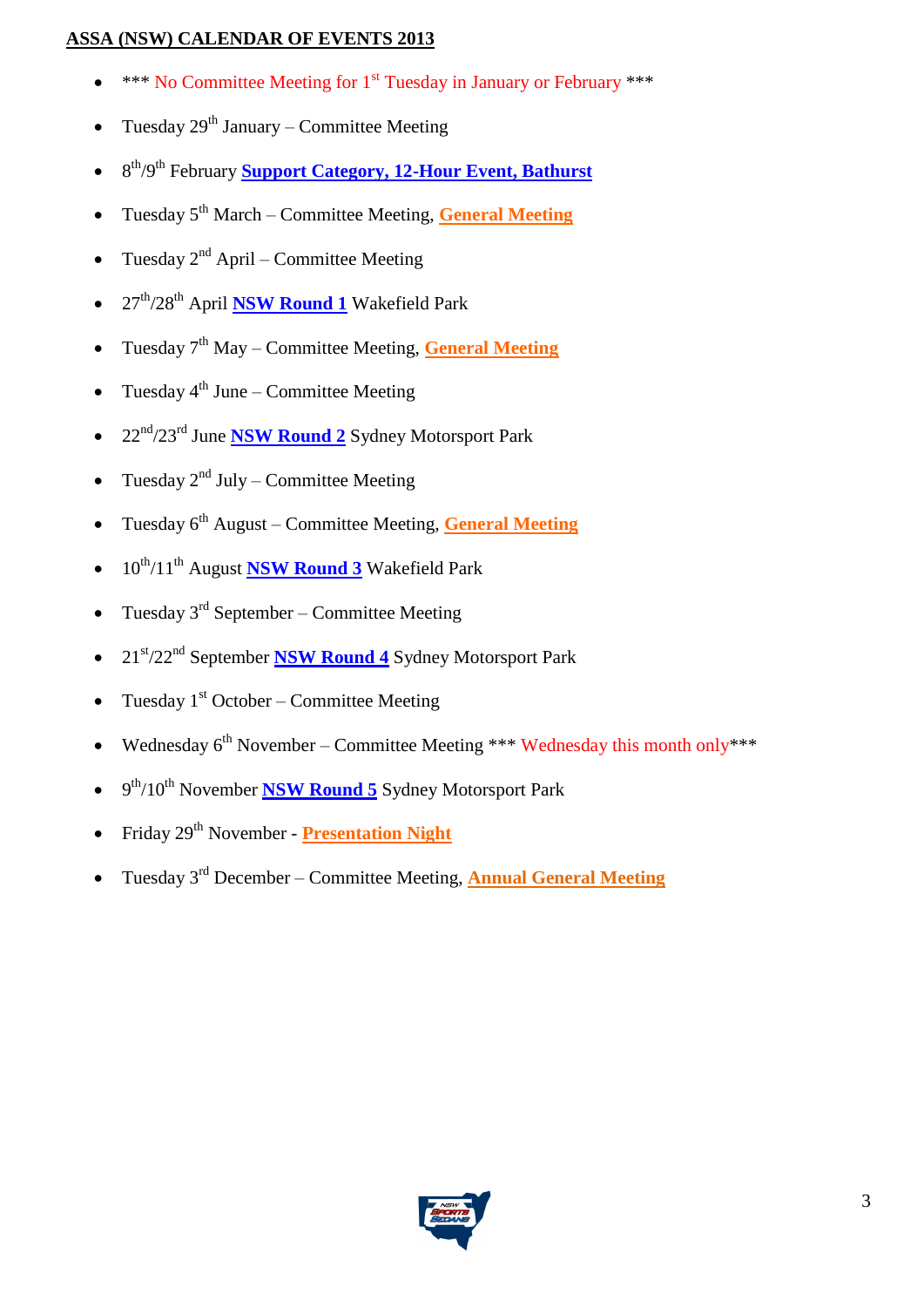## **New Major Sponsor for 2013 and Beyond**

*Kumho Tyres* has come on board as our major sponsor in 2013. The signing of a new major sponsor is testament to the fact that NSW Sports Sedans is heading in the right direction in terms of competitor numbers, quality of racing and management of our category in this state.

The sponsorship deal includes the following:

- Permanently discounted tyres for all registered members (see the price list below)
- A new set of tyres for each of the three Division winners in 2013
- All windscreen banners and stickers supplied
- Trackside support provided by Peak Race Tyres at all Sports Sedan race meetings in NSW
- The continued research and sourcing of other tyre sizes suitable for Sports Sedans

This represents an excellent deal for our category, our club and our members. As with previous years, a condition of the sponsorship will be the inclusion of *Kumho Tyres* windscreen banners and stickers on all cars. Details of this will be included in the 2013 NSW Sports Sedan Championship Regulations, as well as future newsletters.

One of the main attractions of Sports Sedans has always been the freedom of the rules and as soon as we start to over-control things and take away choices, we lose what Sports Sedans are supposed to be about. *Kumho Tyres* recognises this and therefore we are *not* introducing a control tyre as part of the deal. Not all tyre sizes are able to be catered for as yet, but all members are encouraged to take advantage of the excellent pricing now on offer to our category and support *Kumho Tyres* in supporting us.

The discounted tyre deal applies to financial members of ASSA NSW, who are registered in the 2013 NSW Sports Sedan Championship – a good excuse to get your 2013 membership done early!

If you would like tyres for a race meeting please pre-order them at least 4 days in advance so that the guys from Peak Race Tyres can estimate how many tyres to bring on the truck. Tyres can be pre-fitted on rims if the rims are delivered to Peak Race Tyres at Parramatta in the week prior to a race meeting. At the track payment for tyres can be made in cash or by EFTPOS.

Once again, all Sports Sedan competitors are encouraged to take advantage of the excellent deal put in place for our members in 2013. Contact David or James at Peak Race Tyres to order your Kumho slicks.



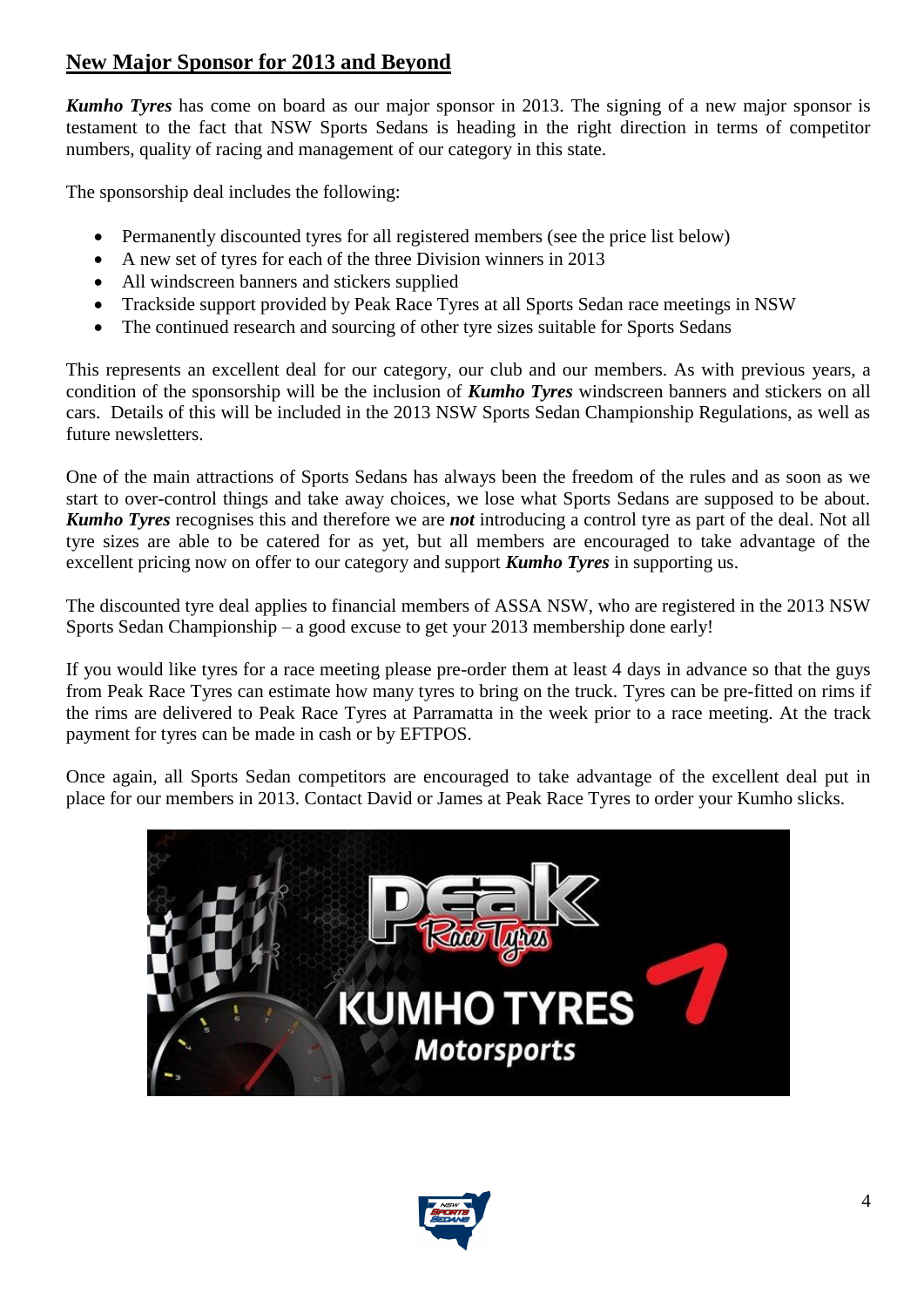| <b>Size</b> | <b>Rim</b><br><b>Size</b> | <b>Type</b> | O/A<br><b>Dia</b> | <b>Tyre</b><br><b>Width</b><br>O/A | <b>Tread</b><br><b>Width</b> | <b>Revs/Km</b> | <b>Normal</b><br><b>Price</b><br><b>Incl</b><br><b>GST</b> | <b>Sports</b><br><b>Sedans</b><br><b>Price</b><br><b>Incl</b><br><b>GST</b> |
|-------------|---------------------------|-------------|-------------------|------------------------------------|------------------------------|----------------|------------------------------------------------------------|-----------------------------------------------------------------------------|
| 200/580/R15 | $7.5 - 8.5"$              | Hard        | 580               | 229                                | 213                          | 530            | \$300.00                                                   | \$275.00                                                                    |
| 225/50/R16  | $8 - 10.5"$               | Hard        | 635               | 254                                | 235                          | 516            | \$390.00                                                   | \$360.00                                                                    |
| 240/610/R17 | $8 - 9"$                  | Hard        | 610               | 252                                | 240                          | 522            | \$420.00                                                   | \$385.00                                                                    |
| 280/680/R17 | $9 - 11"$                 | Hard        | 683               | 300                                | 270                          | 466            | \$475.00                                                   | \$440.00                                                                    |
| 225/640/R18 | $8.5 - 10"$               | Hard        | 640               | 236                                | 228                          | 497            | \$420.00                                                   | \$385.00                                                                    |
| 245/645/R18 | $9 - 10.5$                | Hard        | 643               | 254                                | 245                          | 495            | \$420.00                                                   | \$390.00                                                                    |
| 280/650/R18 | $9 - 11"$                 | Medium      | 650               | 290                                | 260                          | 490            | \$470.00                                                   | \$430.00                                                                    |
| 280/680/R18 | $9 - 11"$                 | Hard        | 683               | 300                                | 270                          | 466            | \$490.00                                                   | \$450.00                                                                    |
| 310/710/R18 | 12-13.5"                  | Hard        | 708               | 349                                | 315                          |                | \$520.00                                                   | \$490.00                                                                    |

# KUMHO S700 Racing Slicks Range

*Peak Race Tyres* can be found at:

80 Macarthur Street Parramatta NSW 2151

Ph. 02 9683 5577 Fax 02 9630 0687 [www.peakrpm.com](http://www.peakrpm.com/)

More information about Kumho racing tyres can be found at:

[www.kumho.com.au/motorsports](http://www.kumho.com.au/motorsports)



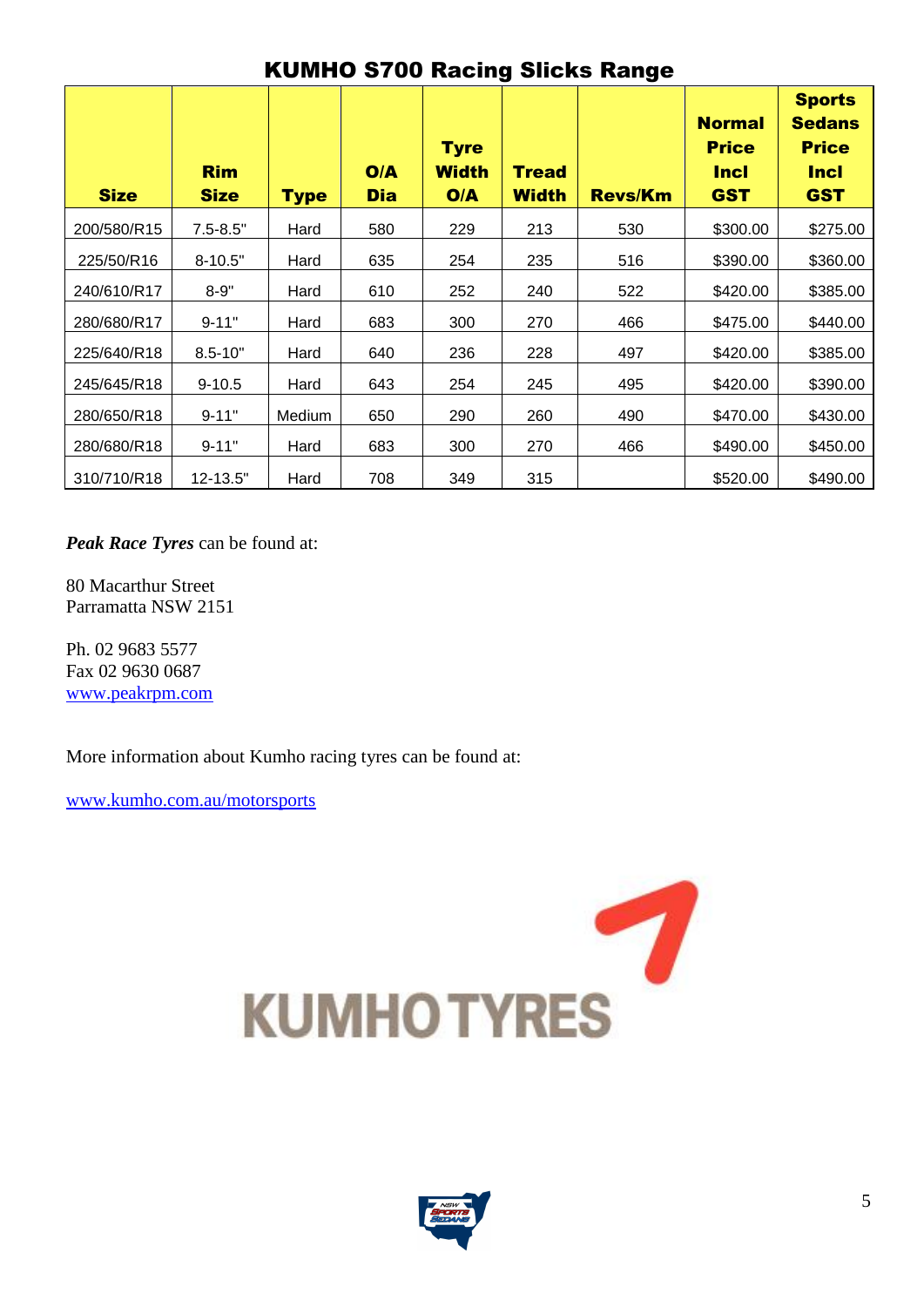## **2013 Round Dates**

| <b>DATE</b>                                    | <b>EVENT</b>                                 | <b>CIRCUIT</b>                                   |
|------------------------------------------------|----------------------------------------------|--------------------------------------------------|
| $8th-9th$ February                             | 12-hour Support Races<br>(Stand Alone Event) | Mt. Panorama, Bathurst                           |
| $27th - 28th$ April                            | Round 1                                      | <b>Wakefield Park</b>                            |
| $22^{nd}$ -23 <sup>rd</sup> June               | Round 2                                      | <b>Sydney Motorsport Park</b>                    |
| $10^{th}$ -11 <sup>th</sup> August             | Round 3                                      | Wakefield Park                                   |
| $21^{st}$ -22 <sup>nd</sup> September          | Round 4                                      | <b>Sydney Motorsport Park</b>                    |
| $\overline{9^{th}}$ -10 <sup>th</sup> November | Round 5                                      | <b>Sydney Motorsport Park</b><br>(North Circuit) |

The dates listed below are now confirmed.

The Muscle Car Masters event will not be part of the 2013 calendar for Sports Sedans. However, we have been advised that NSW Sports Sedans will receive an invite to the 2014 MCM event. Details regarding that will be published at a later date.

#### **Series Sponsor and Windscreen Banners**

*Kumho Tyres* will be the major sponsor of the NSW Sports Sedan State Championship in 2013.

#### *As part of the 2013 Championship Regulations all cars competing for State Championship points must display a sponsor windscreen banner and stickers above the numbers on each side of the car.*

In addition a number of Round Sponsors are supporting Sports Sedans again in 2013. Stickers from each of the round sponsors should also be on display on every car. Stickers and windscreen banners will be supplied to anyone who needs them.



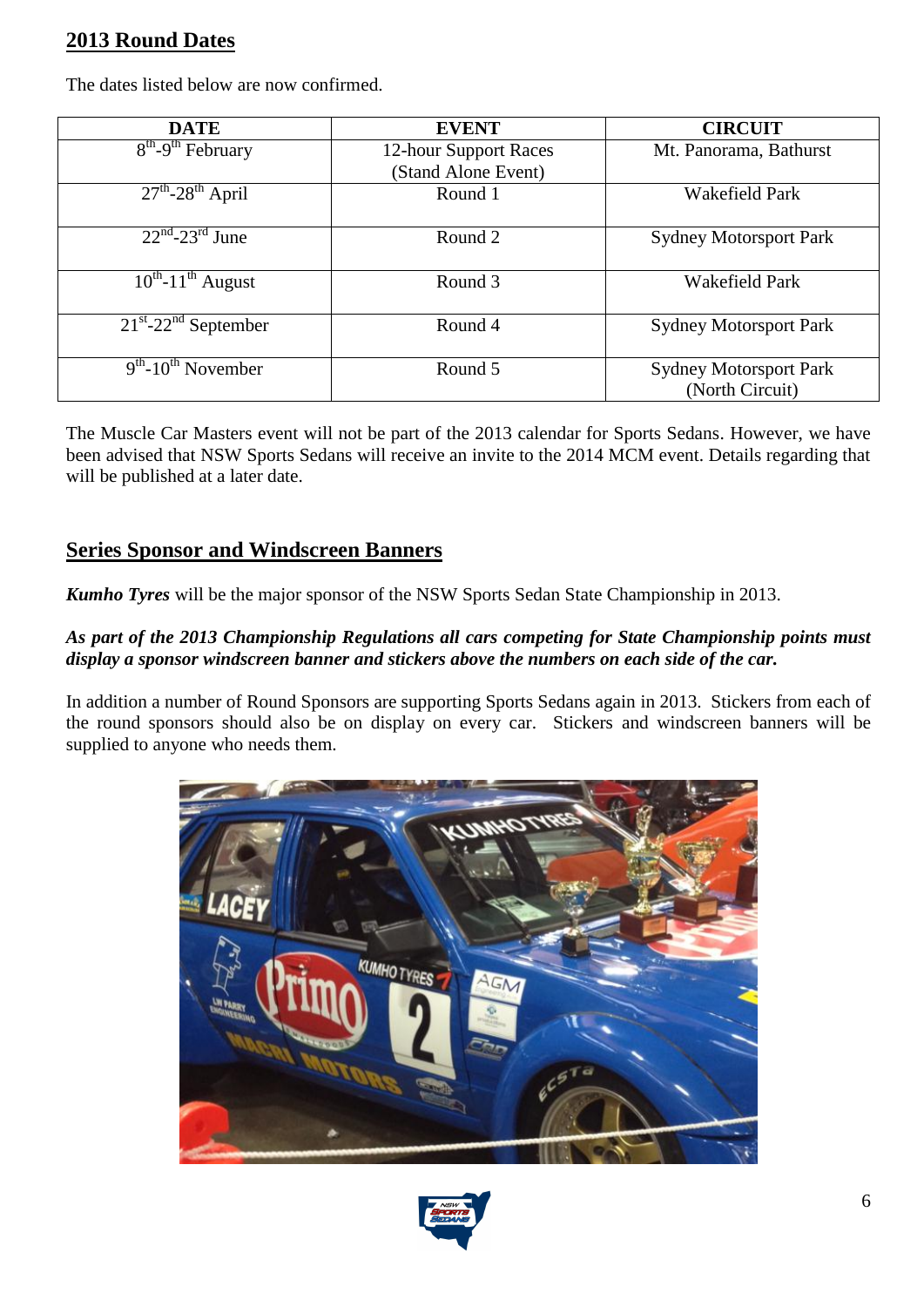## **Classes/Divisions for 2013**

Just a reminder about the class points system for the 2013 *Club Championship*.

Once again in 2013 there are three divisions, based on lap times. Research conducted into results over the last couple of years has aided in determining the division times, which are based on Eastern Creek GP circuit lap times, with equivalent times calculated for the other NSW circuits.

The divisions are:

|                   | <b>SMP GP</b>      | <b>SMP Extended</b>    | <b>SMP</b> North   | <b>Wakefield Park</b> |
|-------------------|--------------------|------------------------|--------------------|-----------------------|
| Division 1        | Under 1:37.00      | Under 2:03.00          | Under 1:07.00      | Under 1:03.00         |
| <b>Division 2</b> | 1:37.00 to 1:42.00 | $2:03.00$ to $2:08.00$ | 1:07.00 to 1:10.00 | 1:03.00 to 1:06.00    |
| <b>Division 3</b> | Over 1:42.00       | Over 2:08.00           | Over 1:10.00       | Over 1:06.00          |

Therefore it doesn't matter what type of car you are driving (i.e. Space Frame or Floor Pan), how fast you go determines what division you run in and you should (in theory) be on track racing amongst drivers who are competing for the same division.

Divisions will generally be allocated based on the qualifying session from Round 1. Of course, there may be some issues with cars or other factors that will provide an inaccurate gauge of some lap times. The committee may re-allocate some drivers into another division based on prior results and lap times in dry conditions.

Similarly, any driver who wishes to be placed in a higher division can request this through the committee – so if you know that Round 1 is not going to show the true potential of your car but that you will be improving throughout the season, you can opt to move up a division in advance.

Changes to divisions will only occur after Round 1 in exceptional circumstances, as the Division point scores will be affected if changes are made later in the season.

If you missed Round 1 the committee will allocate an appropriate division for later rounds based on historical performance and current, matching lap times from any of the circuits.

The committee will also allocate further classes within the three divisions should there be enough competitors. For example if we get a few historic Sports Sedans, some ex-V8 Supercars, or a contingent of utes or trucks running for the season then class points will be allocated and a class trophy awarded at the end of the season.

The *State Championship* will still be decided on outright points and in this regard remains unchanged.

## **Point Scores**

The point scores for both the State Championship and the Club Championship will be calculated in the same way as last year – 20 points for  $1<sup>st</sup>$  place,  $18$  points for  $2<sup>nd</sup>$  place,  $16$  points for third place and then 15 points down to 1 point for the next 15 places.

For the *State Championship* points will be allocated on an outright basis for each of the three races at each round. The fastest qualifier at each round will also be allocated two (2) points.

For the **Club Championship** points will be allocated for each Division and will include qualifying and each of the three races at each round. Therefore if you happen to qualify well but the rest of your weekend goes awry, you still walk away with some points from the round. Class points will also be allocated in this way.

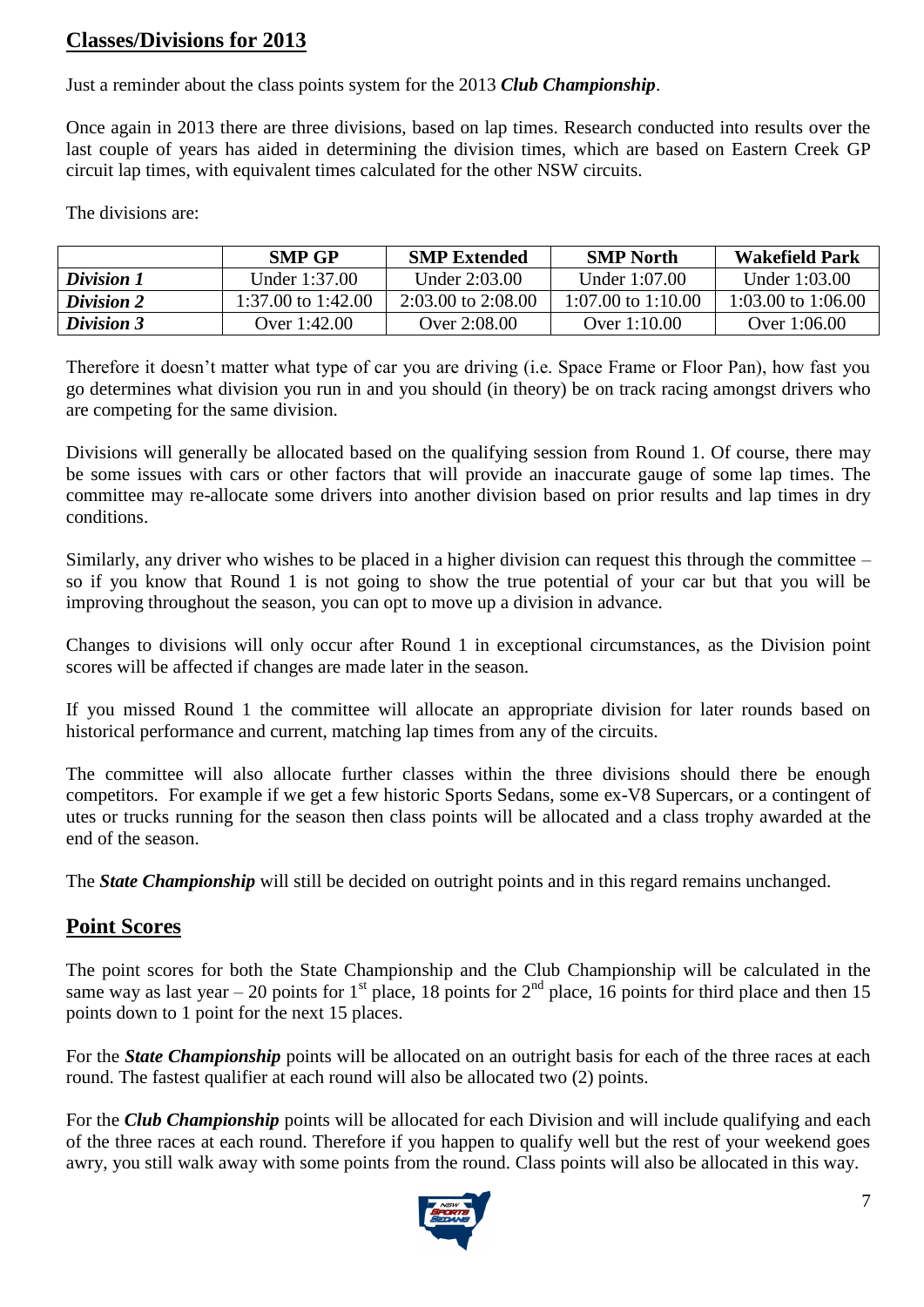## **Division 3 Receives Sponsorship Support**

Round sponsor and regular photographic contributors *Koen Photo* will again provide extra support to NSW Sports Sedans in 2013 by supplying trophies and other benefits for Division 3 competitors. The NSW Committee has been looking at ways to attract more Division 3 competitors and build upon the class, and the support from *Koen Photo* has gone a long way to achieving this.

*Koen Photo* will be awarding 1<sup>st</sup>, 2<sup>nd</sup> and 3<sup>rd</sup> place trophies for each of the five State Championship rounds, then top 3 trophies for the year at the Presentation Night. They will also be making a special "Encouragement Award" to someone in Division 3.

The NSW Committee is very grateful to *Koen Photo* for their ongoing support and in particular their push to improve Division 3 again in 2013.

If you are a Division 3 competitor or would like to be, please contact the Committee through Erik Gattermeier or Nick Smith, or simply turn up and race!



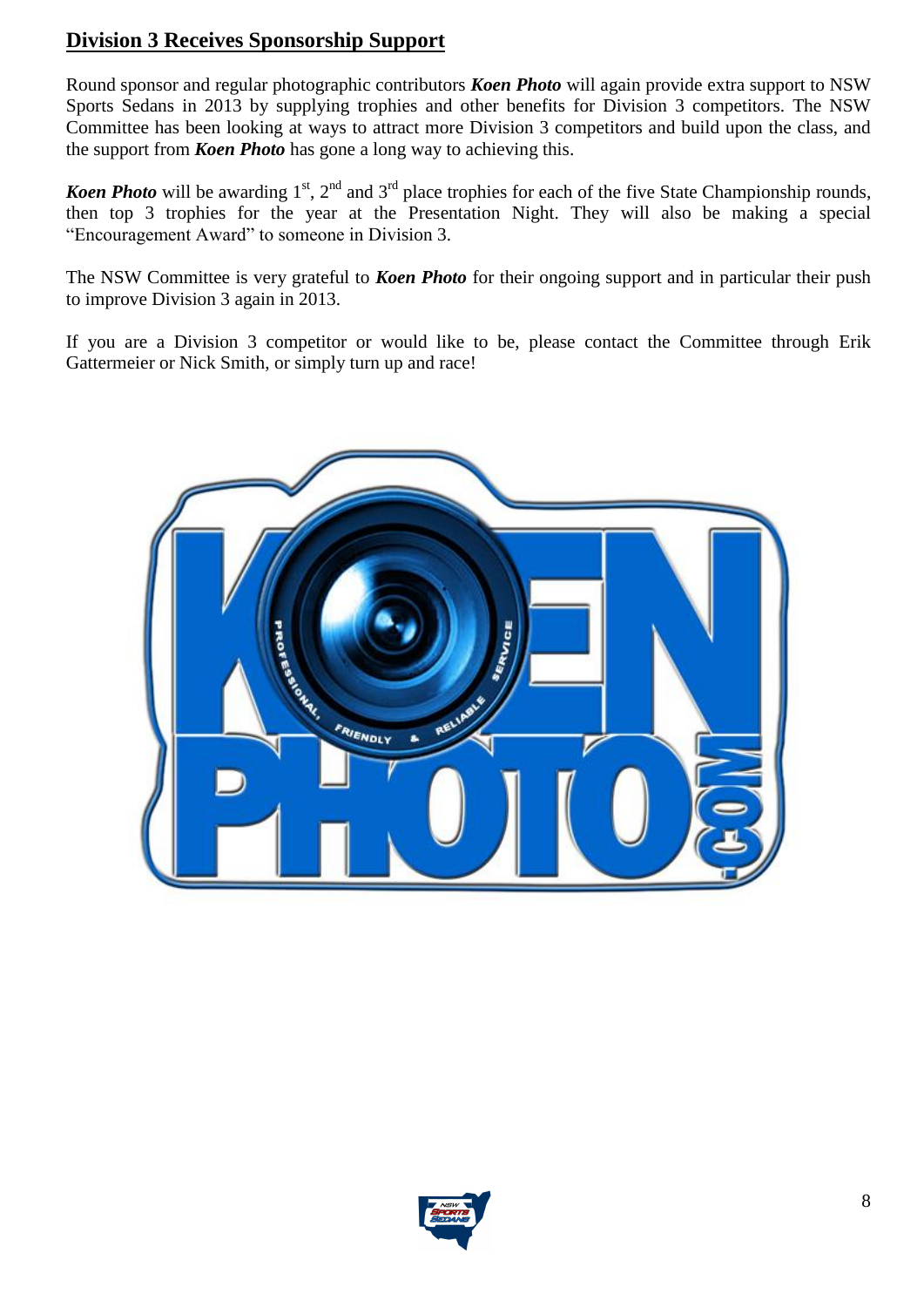## **2013 Committee Roles & Responsibilities**

At the 2012 AGM roles and responsibilities have been allocated to the 2013 Committee members to enable a better distribution of the workload and assist with the smooth running of our club and the category. The roles are highlighted in the Your Committee section in each newsletter, however below the responsibilities of each person are described in detail for the information of all members.

If you have any enquiry relating to the club, Sports Sedans in general, race meetings or whatever, please contact the person responsible for that particular area in the first instance. Likewise if you have any suggestions or would like to offer your assistance in any role please get in touch with the nominated person.

In addition, any inquiries relating to the ASSA NSW website or club apparel should be directed to **Sean Sullivan**.

#### **MEMBERSHIP OFFICER Erik Gattermeier**

- Distribute membership forms and receive, collate, record and manage data from returned completed forms
- Receive membership fees and deposit into club account; liaise with Treasurer to allow record maintenance of income
- Maintain the membership database/spreadsheet and ensure that all details are current for all members as well as keeping recorded data relating to past memberships
- Actively plan and coordinate a membership drive to increase overall club membership
- Report current and projected membership and statistics to the Committee on a monthly basis

### **SECRETARY Mick Johnson**

- Receive, collate and distribute external correspondence (e.g. interstate newsletters, wholesale/retail offers, etc.)
- Complete and submit club affiliation documents to CAMS
- Act as club point of contact and liaison for CAMS
- Provide information/advice to committee regarding club compliance with CAMS Corporate Plan
- Record minutes for all meetings (committee, AGM, extraordinary)
- Record any action points from committee meetings and forward to members required to take action

#### **PUBLICITY OFFICER Rod McKellar, assisted by Andrew McKellar & Steve Koen**

- Organise quotes from Motorsport publications
- Present quotations at meetings for approval
- Explore other avenues for actively promoting Sports Sedans in NSW
- Supply of images for advertising (Ensuring appropriate photographic recognition/approval for image use)
- Production of promotional banners / flyers
- Liaison with other categories for cross-promotional purposes

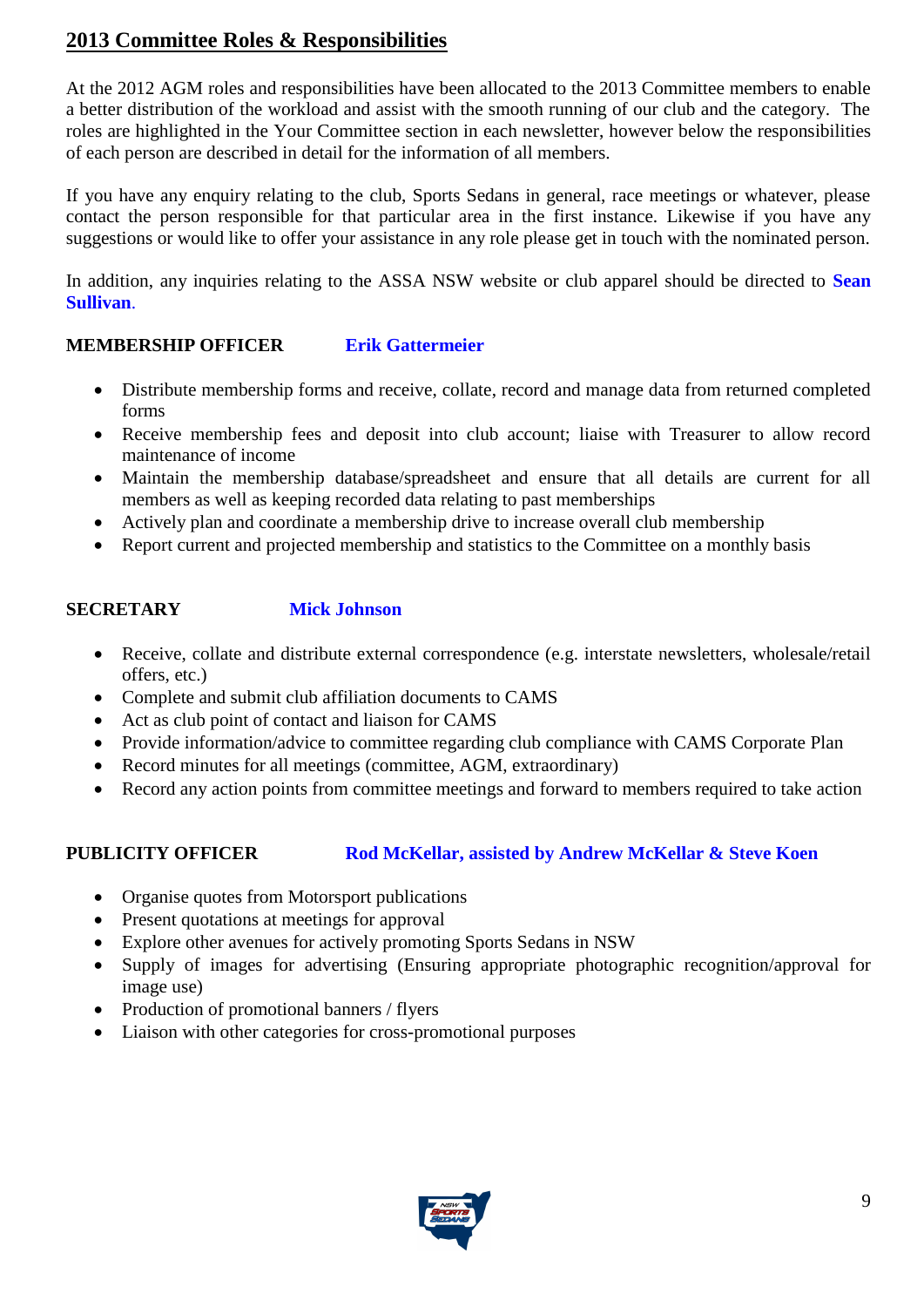#### **TREASURER Anthony Macready**

- Compile 2013 budget based on 2012 financials
- $\bullet$  Invoicing as required all sponsors
- Receipting of all monies rec'd, e.g. memberships, apparel sales
- Payment of all bills
- Bank reconciliation
- Chase any outstanding debtors
- Liaise with Apparel manager on monthly basis prior to club meeting
- Compile Treasurers report for monthly meeting this will include:
	- o Monthly bank reconciliation
	- o Cash Flow Report
	- o Apparel Sales update
- Investigate apparel depreciation and stocktaking

#### **NATIONAL SERIES LIAISON Geoffory Whittaker**

- ASSA NSW point of contact for Kerrick Series organisers
- Liaise with National Series organisers re future changes to technical regulations
- Point of contact and liaison for State level competitors who are entered or planning to enter National Series rounds and provide information/advice re same
- Report to committee on current and anticipated issues relating to National Series that may affect State level competitors and members, including possible regulatory amendments or identified safety matters
- Point of contact for National Series competitors who enter/plan to enter State events in NSW; provide information/advice re same

#### **INTERSATE LIAISON Nick Smith**

- ASSA NSW point of contact for interstate Sports Sedan organisers
- Liaise with interstate Sports Sedan organisers re future changes to technical regulations
- In conjunction with interstate Sports Sedan organisers plan and coordinate joint State round/s each year
- Point of contact and liaison for State level competitors who are entered or planning to enter interstate events and provide information/advice re same
- Report to committee on current and anticipated issues relating to interstate Sports Sedans that may affect State level competitors and members, including possible regulatory amendments or identified safety matters
- Point of contact for interstate competitors who enter/plan to enter State events in NSW; provide information/advice re same

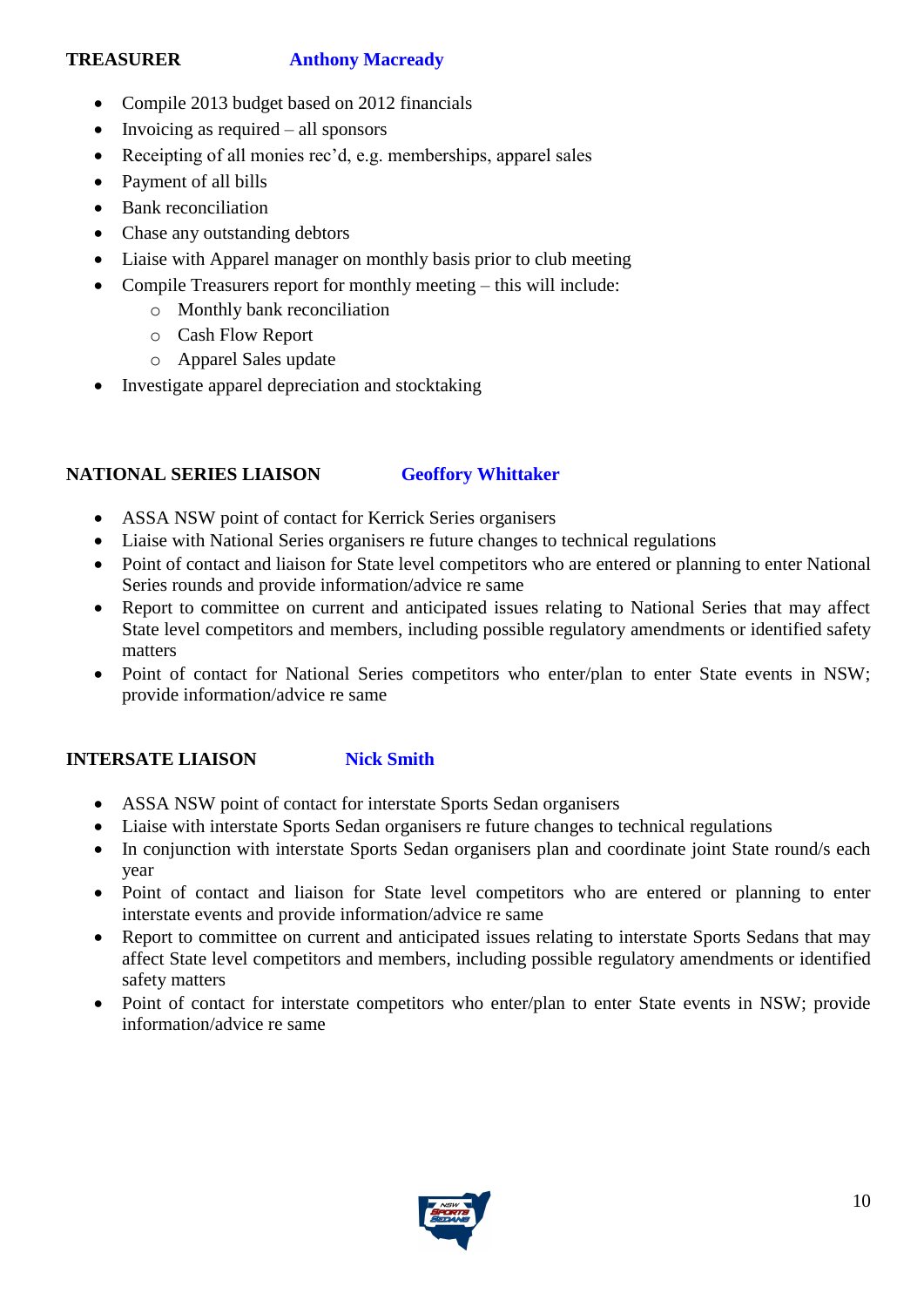#### **NSW STATE/CLUB COMPETITOR LIAISON Erik Gattermeier, assisted by Nick Smith**

- Committee point of contact for NSW competitors/members
- Provide advice/information and answer enquiries from competitors in relation to events, including entry details and closing dates, parking  $\&$  garaging arrangements, other competitors or regulatory issues
- When at circuit liaise with competitors, organising assistance if necessary, providing advice or instruction relating to dealings with CAMS officials (e.g. procedure when "called up to the tower')
- When at circuit establish contact with and welcome new members/competitors and ensure they are provided with any assistance necessary
- Provide close liaison with Division 3 competitors and plan & coordinate the promotion and development of Division 3

### **OFFICIAL POINT SCORER Sean Sullivan**

- Allocate and calculate all points scored by competitors at each round
- Table point scores and forward same for email distribution and inclusion on website as soon as possible after each round
- Maintain records of all points scored in the various classes, divisions, the club championship and the State championship to enable auditing should the need arise (e.g. protest lodged regarding points)
- Allocate drivers into appropriate Divisions based on lap times or historical performance in accordance with information provided to members in newsletter

#### **EMAIL/MAILOUTS/NEWSLETTER Andrew McKellar**

- Email distribution of all relevant information for members and competitors including event information, point scores, regulatory updates, meeting minutes, CAMS information, promotion of Sports Sedans, membership information, website updates, presentation night and meeting details
- Prepare and publish club newsletters on a regular basis and forward for inclusion on website; email members when newsletter available for viewing
- Prepare and publish race reports as soon as possible after each round; liaise with photographers regarding use and transmission of photos for inclusion in race reports

#### **MRAP DELEGATE Chris Jackson**

- Attend monthly Motor Race Advisory Panel meetings as Sports Sedan representative
- Report current and anticipated issues and information raised at MRAP to the Committee on a monthly basis
- Liaise with members/competitors regarding any issues to be raised at MRAP on their behalf and work with MRAP to resolve any issues raised
- With the assistance of Committee members organise and prepare the State Championship Sporting Regulations each year and present them to MRAP for acceptance and forwarding to CAMS for approval

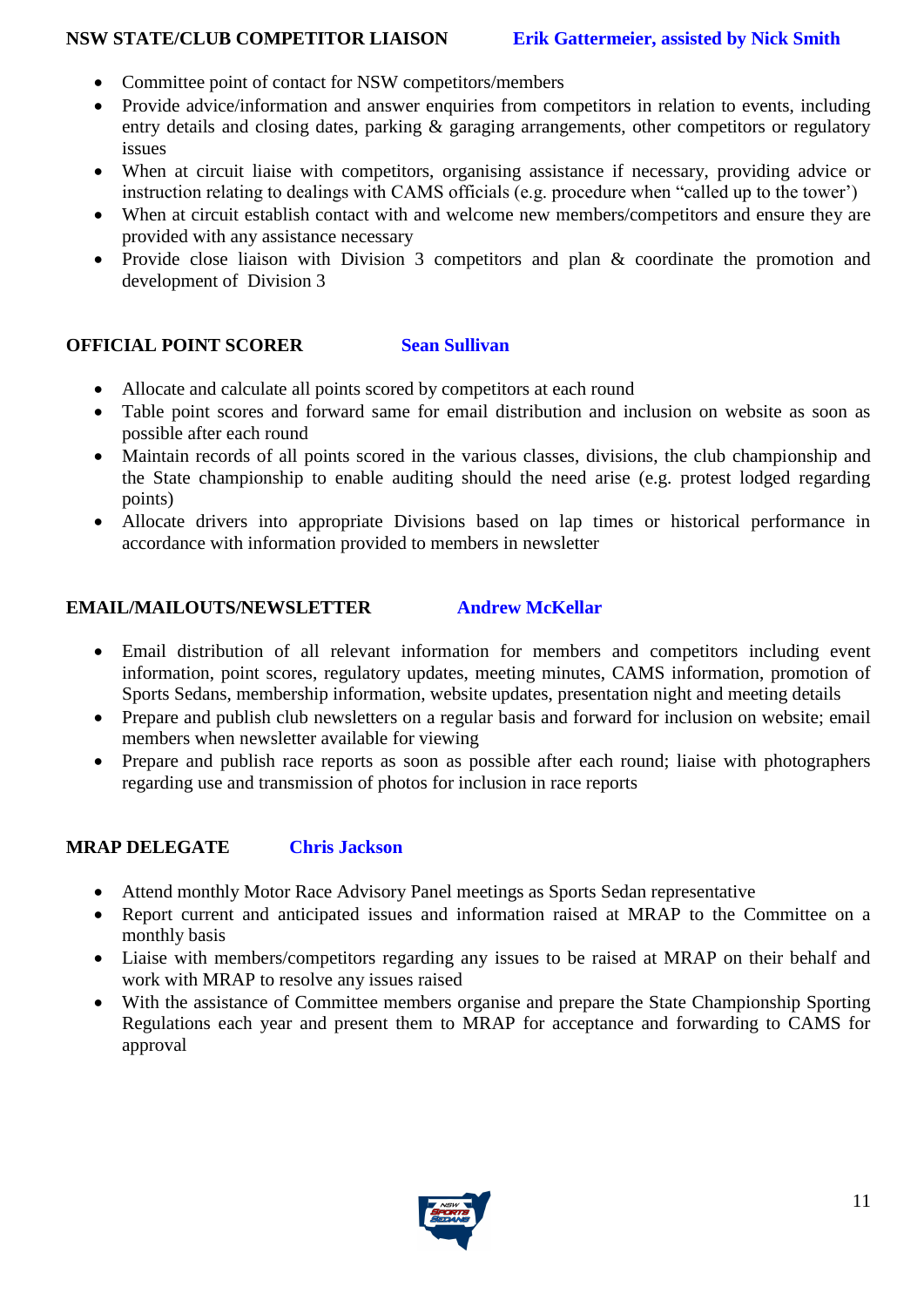## **Round Sponsorship**

A number of businesses provided financial support to the ASSA and the championship in 2012 as Round Sponsors. Negotiations are currently underway to secure some more round sponsors for next year. Advertisements for our sponsors appear throughout the newsletters and on our cars at each round of the championship. The committee would like to thank the following businesses:





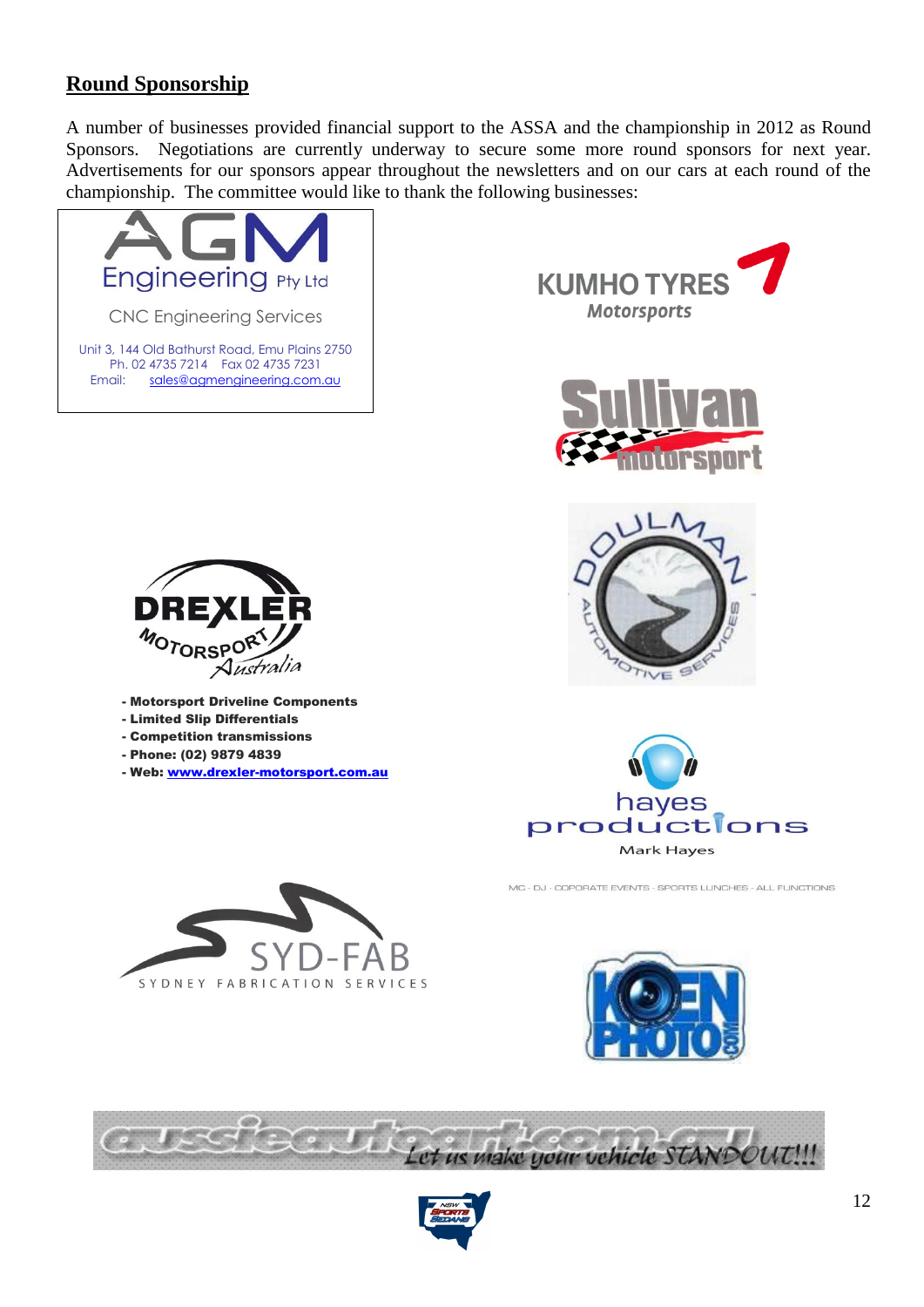# **Classifieds**

## **For Sale**

Fiat 131 Sports Sedan. For details contact Nick Smith on 0404 824 704.